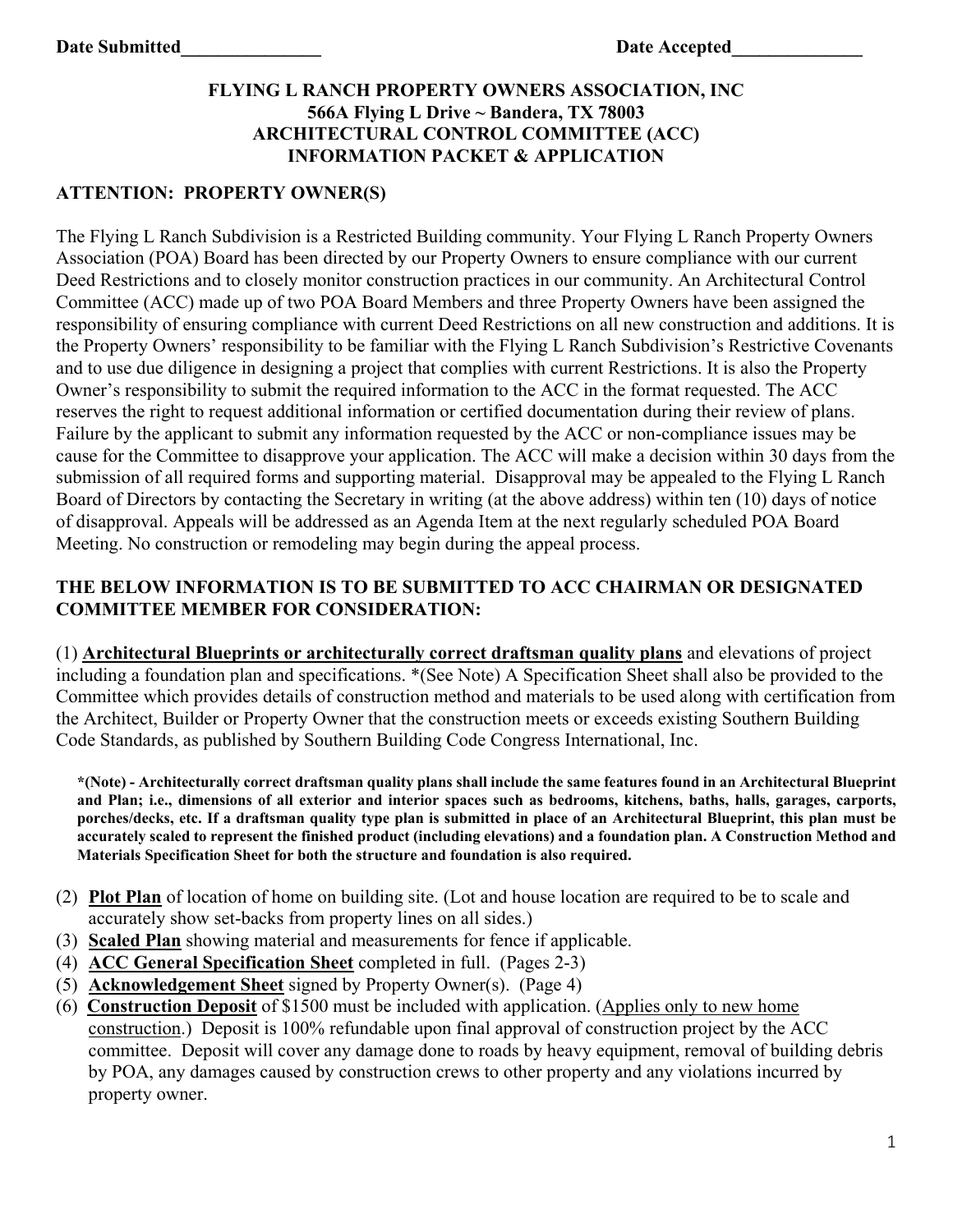#### **ACC GENERAL SPECIFICATION SHEET**

(Please Type or Print Neatly All Information)

Name(s) Section Lot

## **EXTERIOR/INTERIOR FRAMING/FOUNDATION**

Describe construction method & materials: (Applicant must submit specification sheet with blueprints or plans) \_\_\_\_\_\_\_\_\_\_\_\_\_\_\_\_\_\_\_\_\_\_\_\_\_\_\_\_\_\_\_\_\_\_\_\_\_\_\_\_\_\_\_\_\_\_\_\_\_\_\_\_\_\_\_\_\_\_\_\_\_\_\_\_\_\_\_\_\_\_\_\_\_\_\_\_\_\_\_\_\_\_\_\_\_\_\_\_\_\_

\_\_\_\_\_\_\_\_\_\_\_\_\_\_\_\_\_\_\_\_\_\_\_\_\_\_\_\_\_\_\_\_\_\_\_\_\_\_\_\_\_\_\_\_\_\_\_\_\_\_\_\_\_\_\_\_\_\_\_\_\_\_\_\_\_\_\_\_\_\_\_\_\_\_\_\_\_\_\_\_\_\_\_\_\_\_\_\_\_\_

\_\_\_\_\_\_\_\_\_\_\_\_\_\_\_\_\_\_\_\_\_\_\_\_\_\_\_\_\_\_\_\_\_\_\_\_\_\_\_\_\_\_\_\_\_\_\_\_\_\_\_\_\_\_\_\_\_\_\_\_\_\_\_\_\_\_\_\_\_\_\_\_\_\_\_\_\_\_\_\_\_\_\_\_\_\_\_\_\_\_

#### **SQUARE FOOTAGE\*:**

| Floor Area: (Living area, heated/air conditioned) Square Feet:                                             | *(Not less than |
|------------------------------------------------------------------------------------------------------------|-----------------|
| 2,000 sq ft heated area excluding garage and porches. If 2-story, at least 1,400 sq ft ground floor area.) |                 |

**EXTERIOR:** Percentage & Color – (Building must use 100% approved materials and be at least 25% Brick,  $\mathcal{S}$ tone, or  $\mathcal{S}$ tucco)

| Stolle, or Stucco)                                           | Percentage  | Color:        |
|--------------------------------------------------------------|-------------|---------------|
| Stone<br><u> 1980 - Johann Barbara, martxa alemaniar arg</u> | Percentage  |               |
| <b>Brick</b>                                                 | Percentage  | $Color: \_\_$ |
| Other                                                        | Percentage_ | Color:        |
| ________                                                     |             |               |

#### **FOUNDATION\*:**

\*Please note that cement foundation is required. Attached reinforced pathway to Driveway required.

| <b>ROOF:</b> Please indicate color of roof material. (All Roofing must be similar and fire retardant) |  |
|-------------------------------------------------------------------------------------------------------|--|
|                                                                                                       |  |

| Meta | w<br>и | $\epsilon$ $\alpha$ $\epsilon$<br>. .<br>הרגוז | )ther<br>$- - - -$ |
|------|--------|------------------------------------------------|--------------------|
|------|--------|------------------------------------------------|--------------------|

### **ATTACHED GARAGE/CARPORT\*:** (Please note location on house plan) 2-Car Garage: (Y) (N) **OR** 2-Car Carport & Attached Storage: (Y) (N) \*(Materials must be same as used on house.)

**PORCHES/DECKS:** (Please note location on house plan) Porches: Sq. Ft. Decks: Sq. Ft. Type of Material:

|                    | <b>LOCATION:</b> Note footage of residence from property line - (Please note minimum setbacks) |                    |  |
|--------------------|------------------------------------------------------------------------------------------------|--------------------|--|
| Front Line (30 ft) | Rear Line $(10 \text{ ft})$                                                                    | Both Sides (10 ft) |  |

**FENCE:** A separate fence application must be presented for approval by the ACC if there are plans to build a fence on the property.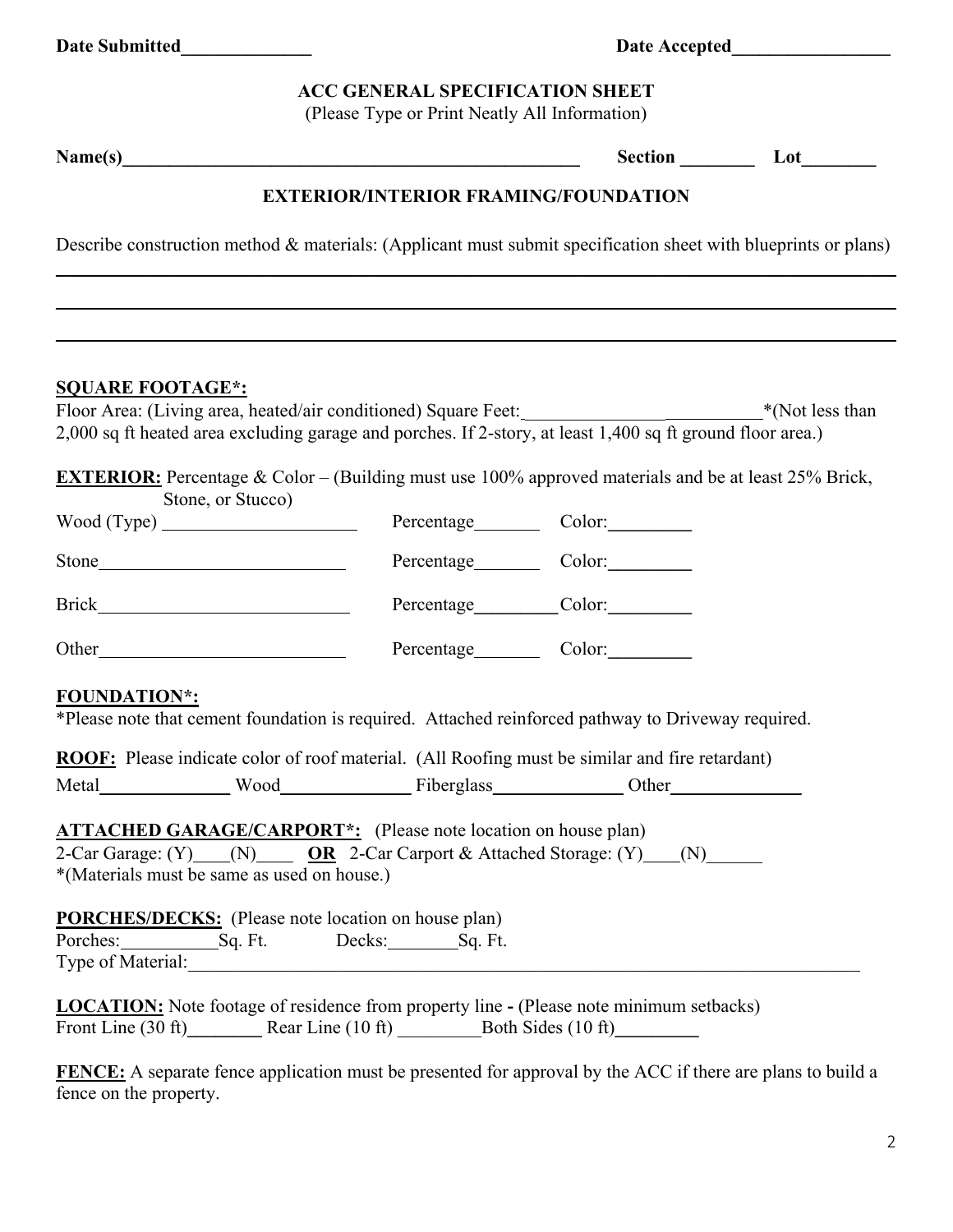### **Date Submitted Date Accepted**

## **COMMENTS:**

The POA assumes no responsibility for damage to construction or property due to damage by flooding in areas known to be subject to severe flooding during heavy and prolonged periods of rain or construction that does not provide proper drainage or elevation.

Work should commence within 90 days of this approval. Failure to commence work within this time limit shall cause builder/owner to resubmit plans to the Architectural Control Committee.

All work must be completed (inside and out) within one (1)-year from the date started including site clean-up, driveways and attached garages or carports.

Any changes to the approved plans must be submitted **in writing** for approval to the ACC prior to making any change. The ACC may request additional information if required on any changes.

Construction is to be in accordance with Building Guidelines and Restrictive Covenants of the Flying L Ranch Property Owners Association, Inc. and meet or exceed minimum existing Southern Conference Building Codes. On new construction, provisions must be made by the property owner to provide a portable toilet on site and a weekly cleaning service of portable toilet for duration of construction project.

Burning is prohibited except in an incinerator or an approved container and in compliance with local regulations. **Provisions shall be made by property owner to provide a dumpster/commercial-size refuse container (minimum 8 yd) during ALL new construction and/or major renovations.** It shall be the property owner's responsibility to ensure the job site is kept free of scrap construction materials and blowing debris.

Property owners must inform building contractors to take every precaution to prevent damage to existing roadways by the use of heavy equipment. If damage is done beyond normal wear and tear, the contractor and/or property owner may be liable for restitution.

### **MOBILE HOMES/TRAILERS, MANUFACTURED/MODULAR HOUSING OR COMPLETE UNITS, ie MAY NOT BE TRUCKED TO SITE.**

## **REQUIREMENTS FOR CONSTRUCTION**

The exterior/improvement construction shall not begin before 7:00 a.m. and excessive noise equipment or machinery shall not begin before 8:00 a.m. All exterior/improvement construction shall be discontinued by sunset or no later than 8:30 p.m., whichever occurs first.

To operate outside these parameters, approval must be obtained by all adjoining neighbors and must be provided to the Flying L POA's ACC Board Chair prior to any exterior/improvement construction.

Failure to comply with the above stated restrictions will be considered a violation of the Flying L POA Restrictive Covenants and will be subject to a \$500 fine and a 30-minute notice to cease all construction and vacate the job site. Multiple violations are possible.

Your signature below acknowledges awareness of these requirements:

## **PROPERTY OWNERS/HOMEOWNER(S)**

**\_\_\_\_\_\_\_\_\_\_\_\_\_\_\_\_\_\_\_\_\_\_\_\_\_\_\_\_\_\_\_\_\_\_\_\_\_\_\_\_ \_\_\_\_\_\_\_\_\_\_\_\_\_\_\_\_\_\_\_\_\_\_\_\_\_\_\_\_\_\_\_\_\_\_\_\_\_** 

**Property Owner's Signature Property Owner's Signature**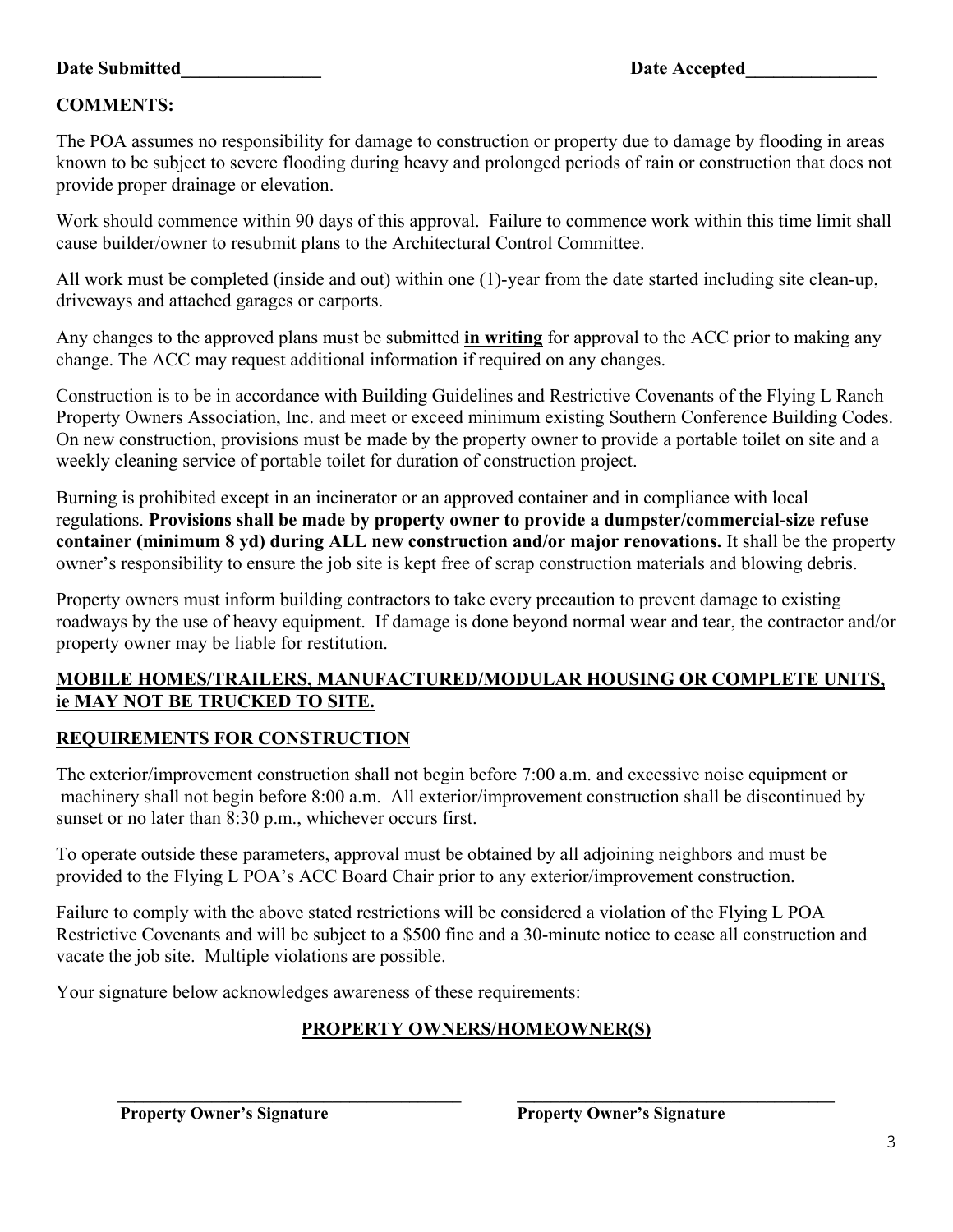### **FLYING L RACH PROPERTY OWNERS ASSOCIATION, INC. 566A Flying L Drive Bandera, TX 78003**

#### **ACKNOWLEDGMENT SHEET**

I, THE UNDERSIGNED, AM THE PROPERTY OWNER OF LOT \_\_\_\_, SECTION \_\_\_\_\_\_\_. I ACKNOWLEDGE RECEIPT OF THE FLYING L RANCH PROPERTY OWNERS ASSOCIATION'S INFORMATION PACKAGE, ARCHITECTURAL GUIDELINES AND RESTRICTIVE COVENANTS, ARCHITECTURAL CONTROL COMMITTEE (ACC) INFORMATION SHEET, ACC (GENERAL SPECIFICATION SHEET) AND ACC PLANS APPROVAL FORM. I HAVE READ, UNDERSTAND AND AGREE TO ABIDE BY THESE GUIDELINES. I ACKNOWLEDGE THE FLYING L RANCH ARCHITECTURAL CONTROL COMMITTEE AND FLYING L RANCH PROPERTY OWNERS ASSOCIATION BOARD OF DIRECTORS SHALL HAVE THE FINAL DECISION-MAKING AUTHORITY WITH RESPECT TO INTERPRETATION OF INTENT OF THE FLYING L RANCH PROPERTY OWNERS DECLARATION OF RESTRICTIVE COVENANTS. ADDITIONALLY, FOR THE PURPOSE OF VERIFYING COMPLIANCE, I HEREBY GRANT PERMISSION FOR THE FLYING L RANCH POA/ACC TO DO THE NECESSARY ON-SITE INSPECTIONS OF MY WORK IN PROGRESS.

NOTE*:* If property is Titled under more than one name, all parties (i.e., Husband & Wife) must sign Acknowledgment Sheet.

#### **Property Owner/Homeowner**

| <b>Address</b>                       |                                                                              |
|--------------------------------------|------------------------------------------------------------------------------|
| E-mail Address <b>E-mail Address</b> | <b>Date Submitted</b><br><u> 1970 - Andrea Station Barbara, amerikan per</u> |
| <b>Builder</b>                       |                                                                              |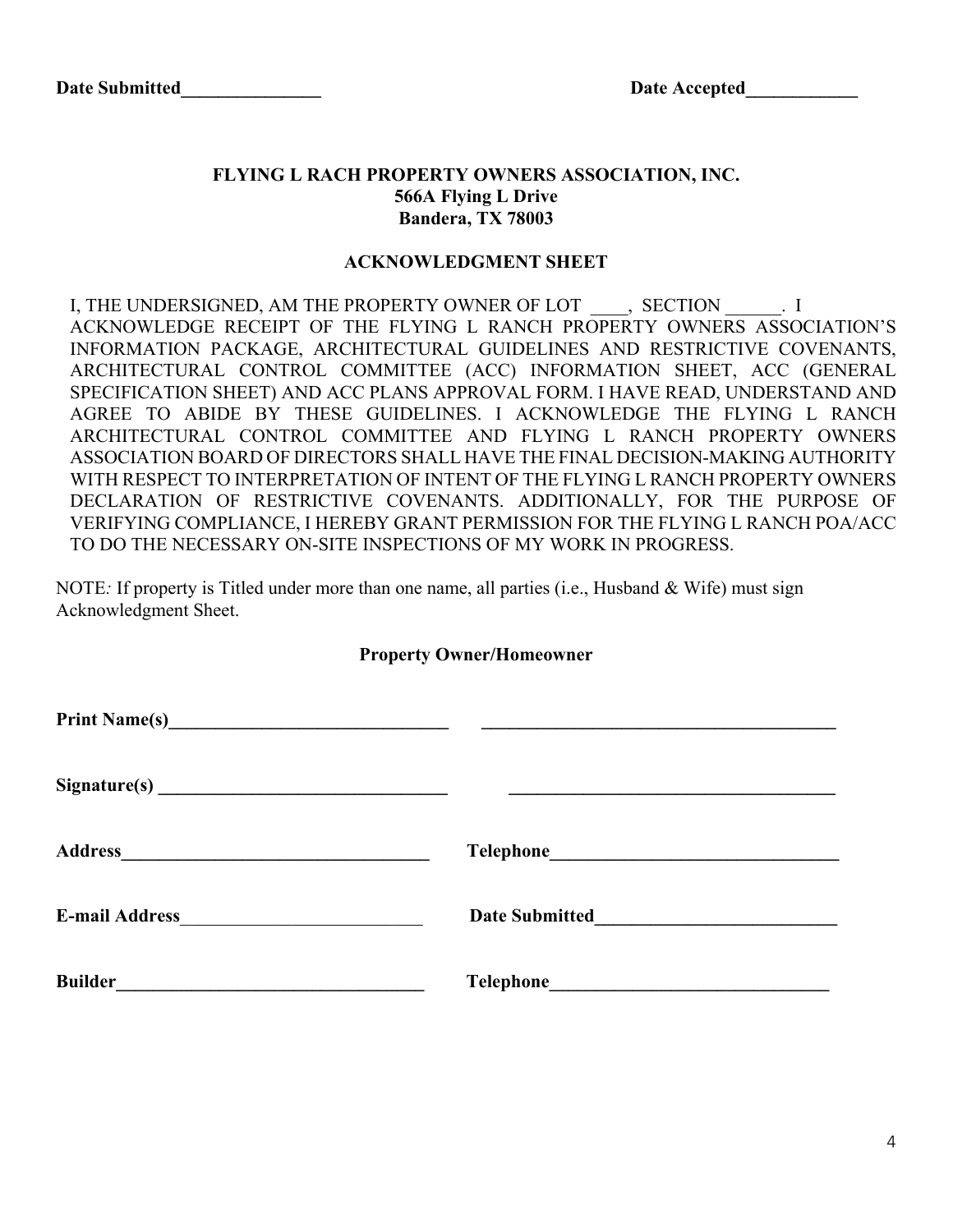### **ARCHITECTURAL CONTROL COMMITTEE PLANS APPROVAL FORM**

| Name(s) | ection | $\Delta f$ |
|---------|--------|------------|
|         |        |            |

**Date ACC Materials & Forms Received**:**\_\_\_\_\_\_\_\_\_\_\_\_\_\_\_\_\_\_**

## **Approved/Disapproved Date:**

| <b>Member</b>         | <b>Signature</b>                                                                                                       | <b>Approved</b> Disapproved | <b>Date</b> |
|-----------------------|------------------------------------------------------------------------------------------------------------------------|-----------------------------|-------------|
| <b>Larry Mensch</b>   | <u> 1989 - Andrea State Barbara, política establecente de la propia de la propia de la propia de la propia de la</u>   |                             |             |
| <b>Brian Caldwell</b> | <u> 1980 - Johann Stein, marwolaethau a bhann an t-Amhain an t-Amhain an t-Amhain an t-Amhain an t-Amhain an t-A</u>   |                             |             |
| <b>Judd Ryan</b>      |                                                                                                                        |                             |             |
| <b>Doug Stevens</b>   | <u> 1989 - Andrea Andrew Maria (h. 1989).</u>                                                                          |                             |             |
| <b>Philip Jaeger</b>  | <u> La Carlo Carlo Carlo Carlo Carlo Carlo Carlo Carlo Carlo Carlo Carlo Carlo Carlo Carlo Carlo Carlo Carlo Carlo</u> |                             |             |
| <b>Eddie Prida</b>    |                                                                                                                        |                             |             |

### **FOR ACC USE ONLY:**

Please check all that are included.

| <b>Blueprints/draftsman plans</b>             |
|-----------------------------------------------|
| <b>Plot Plan</b>                              |
| <b>Scaled Plan</b>                            |
| <b>Specification Sheet</b>                    |
| <b>Property Owner's Acknowledgement Sheet</b> |
| Deposit of \$1500                             |
|                                               |

**Revised 02/15/2022**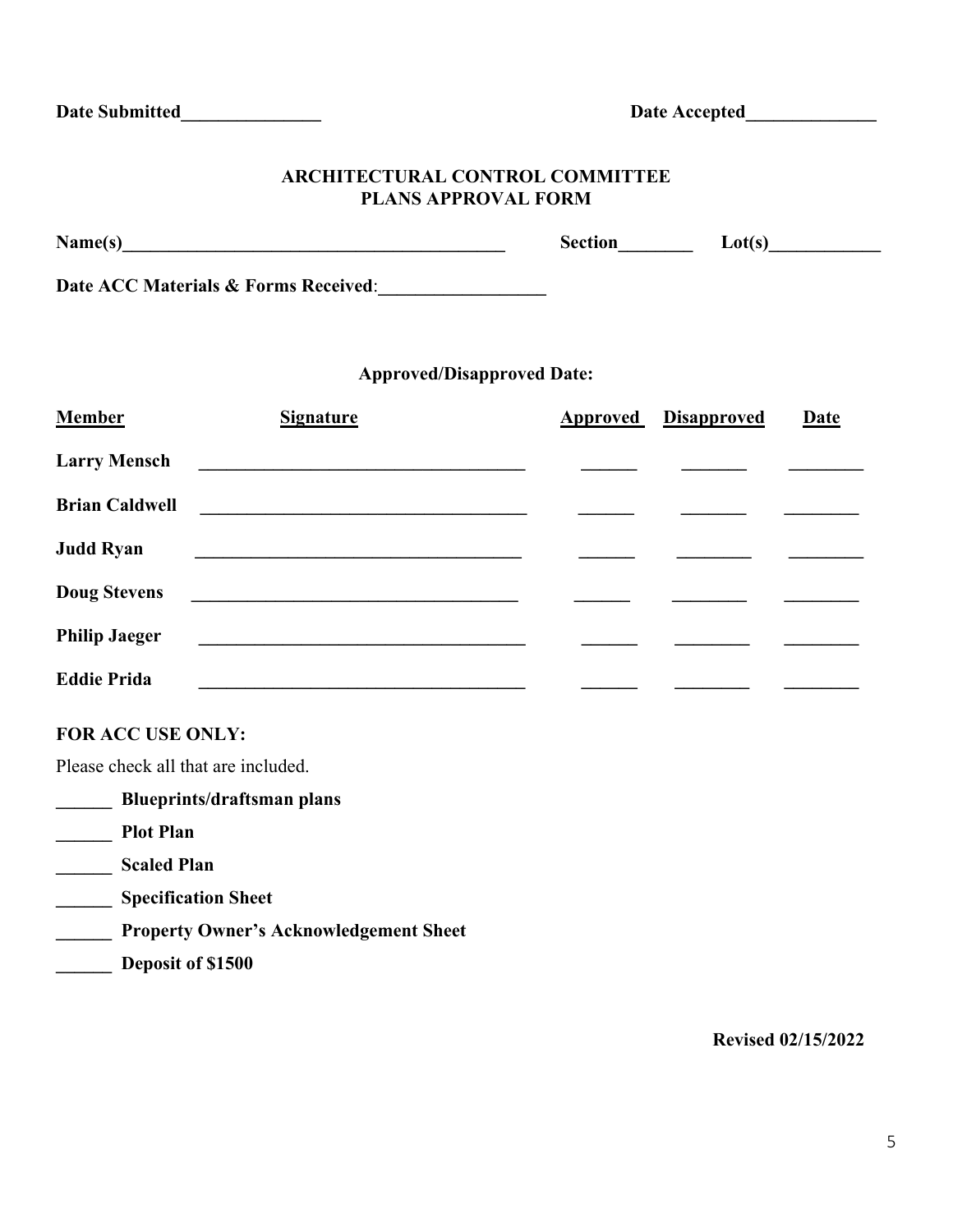## **PLEASE KEEP PAGES 6-10 FOR YOUR RECORDS**

# **FLYING L POA RESTRICTIVE COVENANTS**

## **ARTICLE III. USE RESTRICTIONS**

**SECTION 1** All lots and all improvements located on the lots within the subdivision shall be exclusively used for single-family residential purposes and shall not include multi-family structures. Commercial and industrial uses are strictly prohibited.

- a. Each residence shall have, at a minimum:
	- i. a 2-car attached private garage; or
	- ii. a 2-car covered carport with attached, (as defined in Article I, Section 9) enclosed and covered storage capacity
- b. A guest house is permitted, provided it is attached to the residence by:
	- i. an attached private garage; or
	- ii. an attached covered carport, with attached enclosed and covered storage capacity; or
	- iii. an attached reinforced concrete walkway.

**SECTION 2** The following are strictly prohibited within the Subdivision:

- a. trailer, mobile home, manufactured or modular housing, prefabricated structure, basement, tent, shack, unattached building or barn, any structure of a temporary or portable character; or any exterior construction, addition, structure or alteration not approved by the ACC;
- b. old or secondhand building
- c. outdoor toilet;
- d. keeping, raising, breeding, or boarding dogs, cats, or other household pets for any commercial purpose;
- e. poultry and all animals other than those listed in subsection "d" above;
- f. tall grass, weeds, trash, refuse or non-operational cars;
- g. recreation vehicles, including fifth wheel trailers, motor home, travel trailer, trailer, boat, parked for more than four (4) consecutive days and/or for no more than a cumulative thirty (30) days during any calendar year, except for recreation vehicles, trailers and boats kept in a permanent garage or 2-car carport, (as defined in Article I, Section 9.) Semi-truck, tractor or trailer parking within the Subdivision is strictly prohibited. A "day" is defined as a twenty-four (24) hour period.
- h. vines, plants, shrubs or trees dead for more than sixty (60) days;
- i. propane or butane tanks not conforming with all governmental regulations;
- j. propane or butane tanks visible from the street or adjoining lot;
- k. burning of trash, brush or other material except in strict compliance with local fire regulations;
- l. drilling or digging of any water, gas, oil or other well;
- m. garbage cans visible from the street or adjoining Lot, uncovered garbage cans and garbage cans with a capacity of less than thirty (30) gallons;
- n. sewage systems not connected to the Subdivision sewer system or a septic tank (where permitted);
- o. the division or subdivision of any Lot; and
- p. location of any structure or building within the setback lines provided for in Article XI of this Declaration.
- q. homeowner contracted trash pick-up by commercial waste management company trucks;
- r. pier and beam foundations.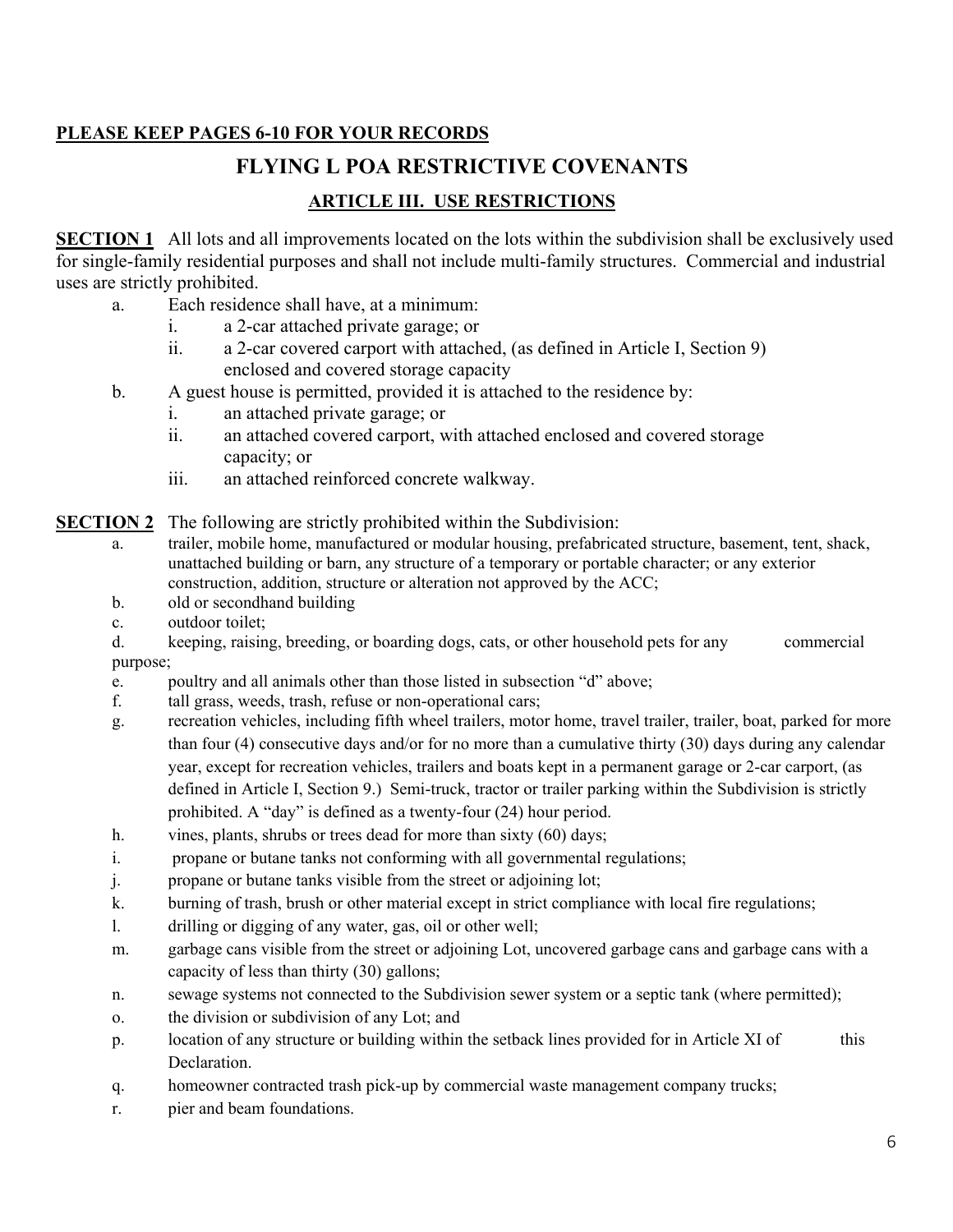## **ARTICLE V. OFF STREET PARKING, NON-LICENSED VEHICLES, AIRCRAFT**

**SECTION 1** Prior to and after occupancy of a residence on any Lot, the Owner thereof shall provide appropriate space for off-street parking of all vehicles, including temporary parking for boats, trailers and recreational vehicles.

**SECTION 2** No all-terrain vehicle, dirt bike, go-cart or other non-street or non-licensable vehicle shall operate on any roadway, Easement or Common Area within the Subdivision. Golf carts are permitted and shall be operated by persons OVER the age of 16**,** unless supervised in the golf cart by an adult (person 21 years of age or older). Resort maintenance carts and equipment shall be allowed in the pursuance of their routine daily duties.

**SECTION 3** With the exception of emergency medical aircraft, no helicopters or aircraft may land on any Lot or Common Area unless it is an aviation related emergency.

# **ARTICLE IX. ARCHITECTURAL CONTROL COMMITTEE ("ACC")**

**SECTION 1** The Association shall, in accordance with the Bylaws of Flying L Ranch Property Owners' Association, Inc., name an Architectural Control Committee (ACC).

**SECTION 2** An Owner shall notify the ACC concerning any proposed new construction, improvement or demolition on such Owner's Lot. All new construction must submit an application as outlined in ARTICLE IX. The ACC will determine if Owner shall submit an application for ACC's approval of the proposed improvement or demolition. Any proposed new construction, improvement or demolition shall not be approved by the ACC until or unless all Lot Assessments owed by the applicant Owner have been paid in full.

**SECTION 3** Items requiring ACC approval shall be submitted to the ACC in writing. The ACC will approve or disapprove applications within thirty (30) days of its receipt of applications, plans or specifications which are adequate in its discretion to evaluate the application. Failure of the ACC to approve, disapprove or request additional information within the thirty (30) day period shall be deemed a waiver of the ACC's right to approve or disapprove the application.

**SECTION 4** Owners and occupants of a Lot may attach one (1) flagpole to their residence or garage without obtaining prior approval from the ACC that does not exceed 5 feet in length (flag may not exceed 3 feet by 5 feet). This flagpole will be known as an "attached flagpole", and it may be permanent or removable with finishes that are harmonious with the dwelling. A freestanding flagpole may not be installed without prior written approval from the ACC and the flag may not exceed 4 feet by 6 feet. Only one freestanding flagpole may be approved per Lot. Roof mounted flag poles are prohibited. Location, height, diameter, proper display of flags, preservation of the appearance of the neighborhood and property values, method of installation and material will be taken into consideration when evaluation is given to applications submitted by owners or occupants who seek permission to install a freestanding flagpole. A freestanding pole shall be no more than 20 feet in height. Deteriorated flag or structurally unsafe flagpole shall be repaired, replaced or removed. Lanyards and fittings shall be constructed to minimize noise generated. Lighted flagpole shall not be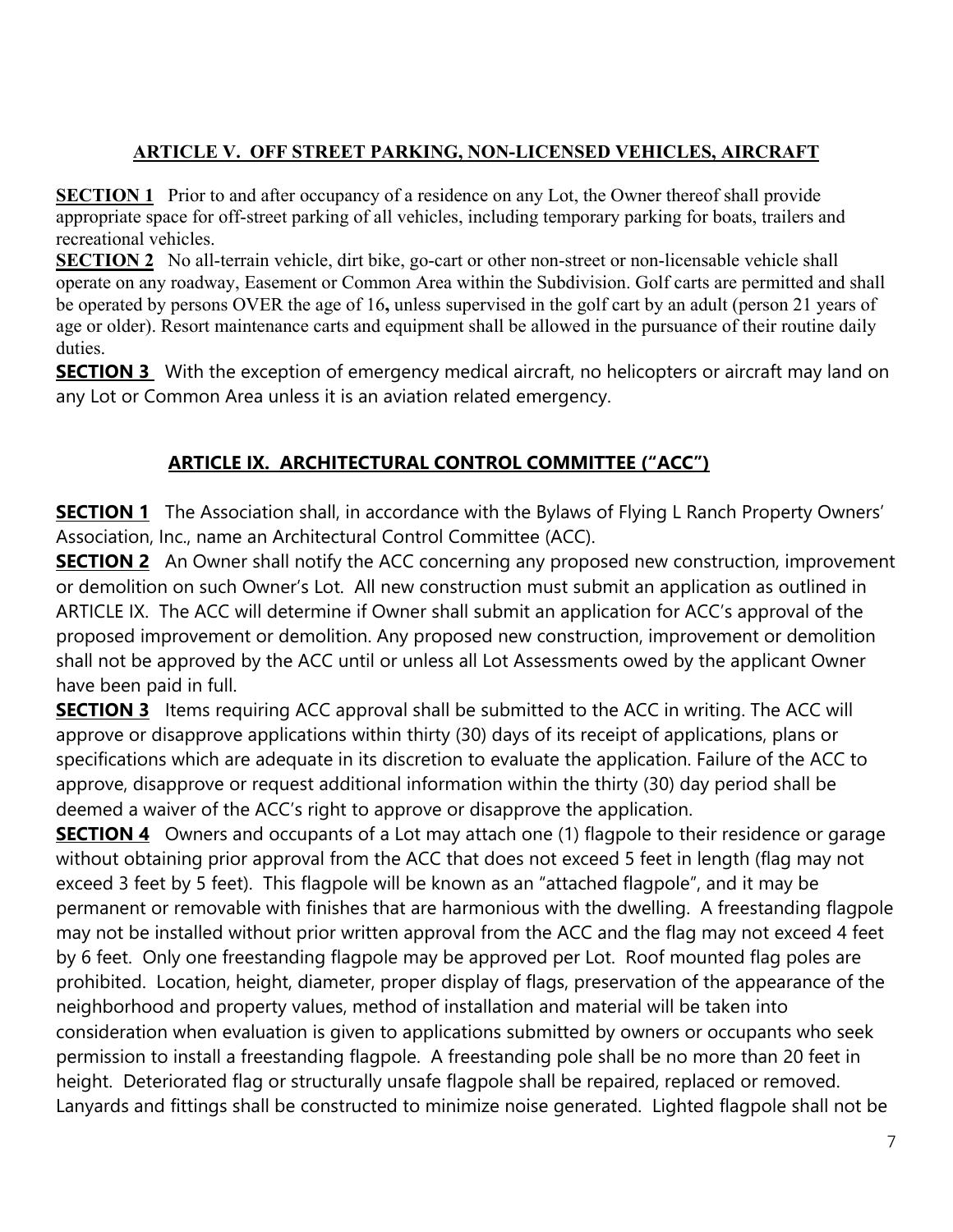visible from the windows of adjacent residences or to passing traffic. Only the flag of the United States of America, state of Texas, or an official or replica flag of any branch of the United States Armed Forces may be flown. An owner or occupant may not display or erect a flagpole on property that is owned or maintained by the Flying L Ranch Property Owners' Association, Inc. or common areas owned by Flying L Ranch Property Owners' Association, Inc.

**SECTION 5** A property owner or resident may display or attach one or more religious items to each or any entry to their dwelling. Such items may include any related to any faith that is motivated by the resident's sincere religious beliefs or tradition. Individually or in combination with each other, the items at the entry may not exceed 120 square inches in total size. The displayed or affixed religious items may not threaten public health or safety, violate any law, or contain language, graphics or any display that is patently offensive to a passerby.

**SECTION 6** Rainwater recovery systems may be installed with advance written approval of the ACC subject to these covenants. All systems shall be installed on land owned by the property owner; no portion of the system may encroach on adjacent properties or common areas. All components of the system shall be screened from the public view from any street or common area either behind a solid fence, structure or vegetation or burying the tanks or barrels. The barrel shall not exceed 55 gallons in close proximity to the structure. The barrel shall be fully painted in a single color to blend harmoniously with the adjacent home. Overflow lines from the system shall not be directed onto or adversely affect adjacent properties or common areas. Inlets, ports, vents and other openings shall be sealed to protect and prevent children, animals and debris from entering the storage devices. Harvested water shall be used and not allowed to become stagnant or a threat to health. All systems shall be maintained in good repair; unused systems shall be drained, removed from public view.

# **ARTICLE X. ARCHITECTURAL STANDARDS/ACC APPROVAL**

**SECTION 1** No exterior construction, addition, structure or alteration shall be made until requirements of Section 2 below are met. If directed by the ACC, an Owner shall submit plans and specifications, in writing, to the ACC and for review and approval. Construction shall commence within ninety (90) days of approval or the Owner will be required to re-submit the plans and specifications to the ACC.

**SECTION 2** The following shall be submitted to the ACC for its review and approval prior to the commencement of any work or the delivery of any materials to a Lot:

a. Architectural blueprints or architecturally correct draftsman quality plans and elevations of project including a foundation plan and a specification sheet for both the structure and foundation. Draftsman quality plans shall include the same features found in an Architectural Blueprint, i.e., dimensions of all exterior and interior spaces such as bedrooms, kitchens, baths, halls, garages, carports, porches, decks, etc. If a draftsman quality type plan is submitted in place of an architectural blueprint, this plan shall be accurately scaled to represent the finished product inside and out along with scaled elevations and a foundation plan. A Construction Method and Materials Specifications Sheet for both the structure and foundation is also required which shall detail and materials along with "certification" from the architect, draftsman or Owner that the construction meets or exceeds existing Southern Building Code Standards as published by Southern Building Code Congress International, Inc. Any changes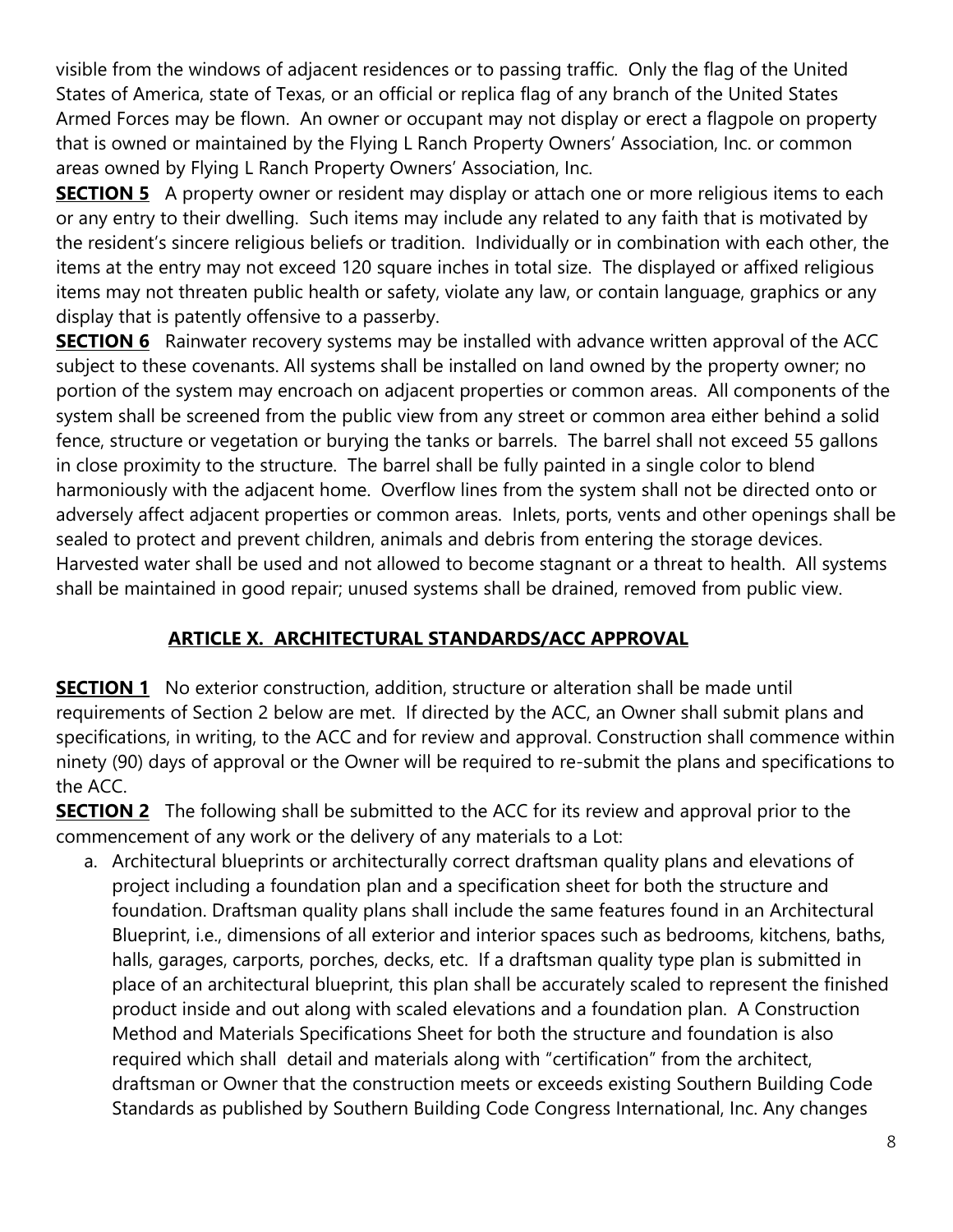from approved plans shall be re-submitted to the ACC for approval prior to making a change in construction.

- b. Plot plan of location of residence on building site. (Lot and house location shall be to scale showing set-backs from property lines on all sides.)
- c. Plans showing materials and measurements for fence if applicable. (All measurements shall be to scale.)
- d. The color of any paint for proposed new construction and for all repainting not in existing or comparable color;
- e. No signs, advertisement, billboards or advertising structure of any kind may be erected or maintained on any Lot without the consent in writing, of the ACC, except for:
	- i. one (1) professionally made sign not more than two-foot (2 ft.) by two-foot (2 ft.) advertising an Owner's Lot for sale or rent,

 ii. one professionally made election/political sign not more than two-foot (2 ft.) by two-foot (2 ft.), which shall be removed promptly after the election to which it refers; and iii. one (1) professionally made sign, not more than twelve inches (12") wide by twenty-four inches (24") long identifying the Lot Owner(s) name(s). Any member of the ACC shall have the right to remove such sign which is placed on any Lot in violation of this provision, and in doing so, shall not be liable, and is hereby expressly relived from, any liability for trespass or other tort in

connection therewith, or arising

from such removal.

**SECTION 3** An Information Sheet, General Specification Sheet, plans Approval Form and Acknowledgment Sheet shall be provided by the ACC Chairman or designated ACC member on request. Request for ACC action/approval, required in Section 2 above, shall be submitted to the ACC Chairman or the designated ACC member for consideration by the ACC along with required plans, specifications and any other necessary or requested information or documentation. **SECTION 4** An Owner may appeal the ACC's disapproval of plans to the Board of Directors by contacting the Recording Secretary in writing within ten (10) days of notice of disapproval. Appeals will be addressed as an agenda item at the nearest regularly scheduled meeting of the Board of Directors. No construction or remodeling may begin during the appeal process.

**SECTION 5** The granting of a variance from a restriction contained in this Declaration by the Board of Directors, **not the ACC,** shall not operate to waive any restrictions except as to the particular Lot and provisions covered by the variance. The granting of any variance does not negate any Owner's obligation to comply with the Declaration and By-Laws.

## **ARTICLE XI. CONSTRUCTION REQUIREMENTS**

**SECTION 1** All new construction, additions or alterations shall be performed according to the existing Southern Building Code, as published by Southern Building Code Congress International, Inc.

**SECTION 2 ACC Construction Deposit Fee**: Together with the submission of the plans, the owner will deposit \$1,500.00 with the Architectural Control Committee. The deposit will be used by the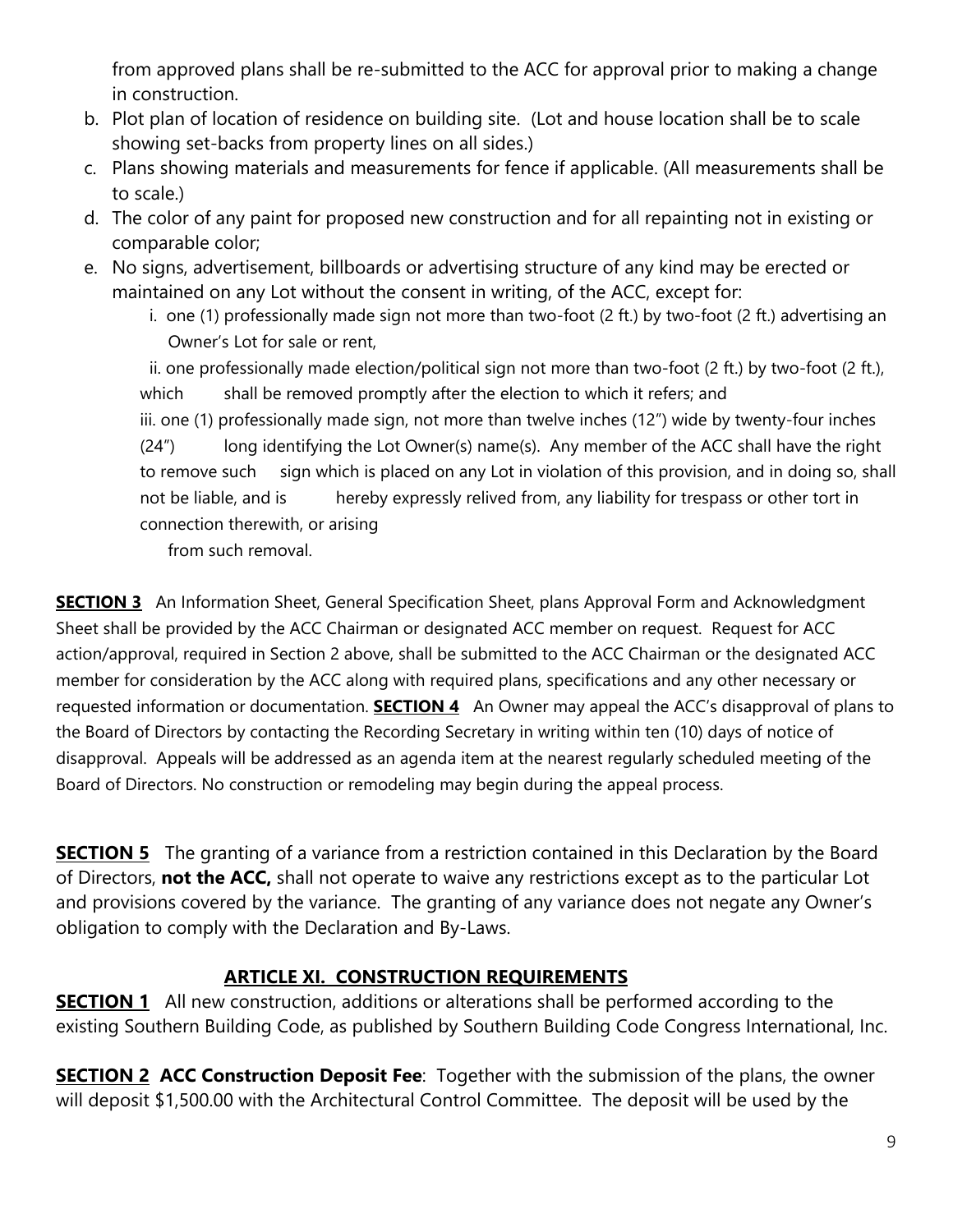Committee to clean up debris and trash left by the Owner's builder and/or contractors, fix roads damaged by the Owner's builder and/or contractors, and to take such other action as is necessary to clean the area, repair damage to the subdivision or cure restriction violations caused by the Owner's builder and/or contractors or the Lot Owners. Any amounts remaining after the above uses will be refunded to owner. Any repair or violations restriction fees in excess of the Construction Deposit Fee will be the homeowner's responsibility.

**SECTION 3 Material.** All residences and attachments thereto, quest houses, steps, porches, decks and patios shall be constructed with new materials consisting of wood, stucco, brick or stone, hardiplank and such other materials as are herein provided (except patios and steps which may be constructed of concrete) and harmonize with existing residences. A minimum of twenty-five (25%) percent of the exterior, excluding window and garage doors, must be stone, brick or stucco. Residences of "boxed", "sheet metal", "tile, cinder block or cement block", construction shall not be allowed unless the exterior is covered with wood, hardi-plank, stucco, brick or stone. Inasmuch as new or innovative construction materials and methods may develop other than those described in this Section, such construction shall be considered "only" with Certified Architectural or Engineering Documentation which verifies such construction meets or exceeds Southern Building Code Standards. It shall be the Owner's responsibility to provide requested documentation to the ACC. In all cases, any such construction shall harmonize with existing residences and meet with all other requirements. All porches, steps, decks and patios shall be attached to the residence.

**SECTION 4 Roof and Roof Pitch.** All roofing shall be of metal, fiberglass, tile or wood. All roofing shall be fire retardant. Each residence, its attachments and guest houses, shall be of one type of roofing material. Each residence erected on a Lot shall have a minimum roof pitch of 5/12. An exception may be sought from the ACC on the basis that a different roof pitch may enhance the architectural design of a particular residence and would not otherwise detract from the aesthetic value of adjoining properties or the Subdivision in general.

**SECTION 5 Minimum Square Footage.** Minimum floor area of the principal residence, exclusive of porches, decks, patios, steps, garage (or carport), and enclosed storage room, shall not be less than two thousand (2,000) square feet for a one-story residence. Two-story residences shall be no less than fourteen hundred (1,400) square feet on the ground floor and no less than two thousand (2,000) square feet in total.

**SECTION 6 Construction Site**. On new construction, provisions are to be made by the Owner to provide a portable toilet facility on-site. Burning is prohibited. Provisions shall be made by the Owner to provide a dumpster/commercial size refuse container on-site which is required. It shall be the Owner's responsibility to ensure the job site is kept clean and free of scrap construction materials and blowing debris at all times. However, construction debris shall be disposed of in a timely manner, off-site of the subdivision. Dumpsters are provided for use by Owners by the Flying L Ranch Public Utilities District (PUD) for disposal of household garbage only.

**SECTION 7 Inspection of Work**. The ACC or any one of its members or any designated agent shall have the right to inspect any new construction and/or improvement prior to, during, or after completion. Occupation of a new residence shall not be taken until final inspection and approval has been given. It is understood that the right of inspections shall terminate thirty (30) days after the ACC has received a Notice of Completion from the Property Owner. Inspection by the ACC is done only to satisfy the requirements of this Declaration. The Association strongly recommends that Owners retain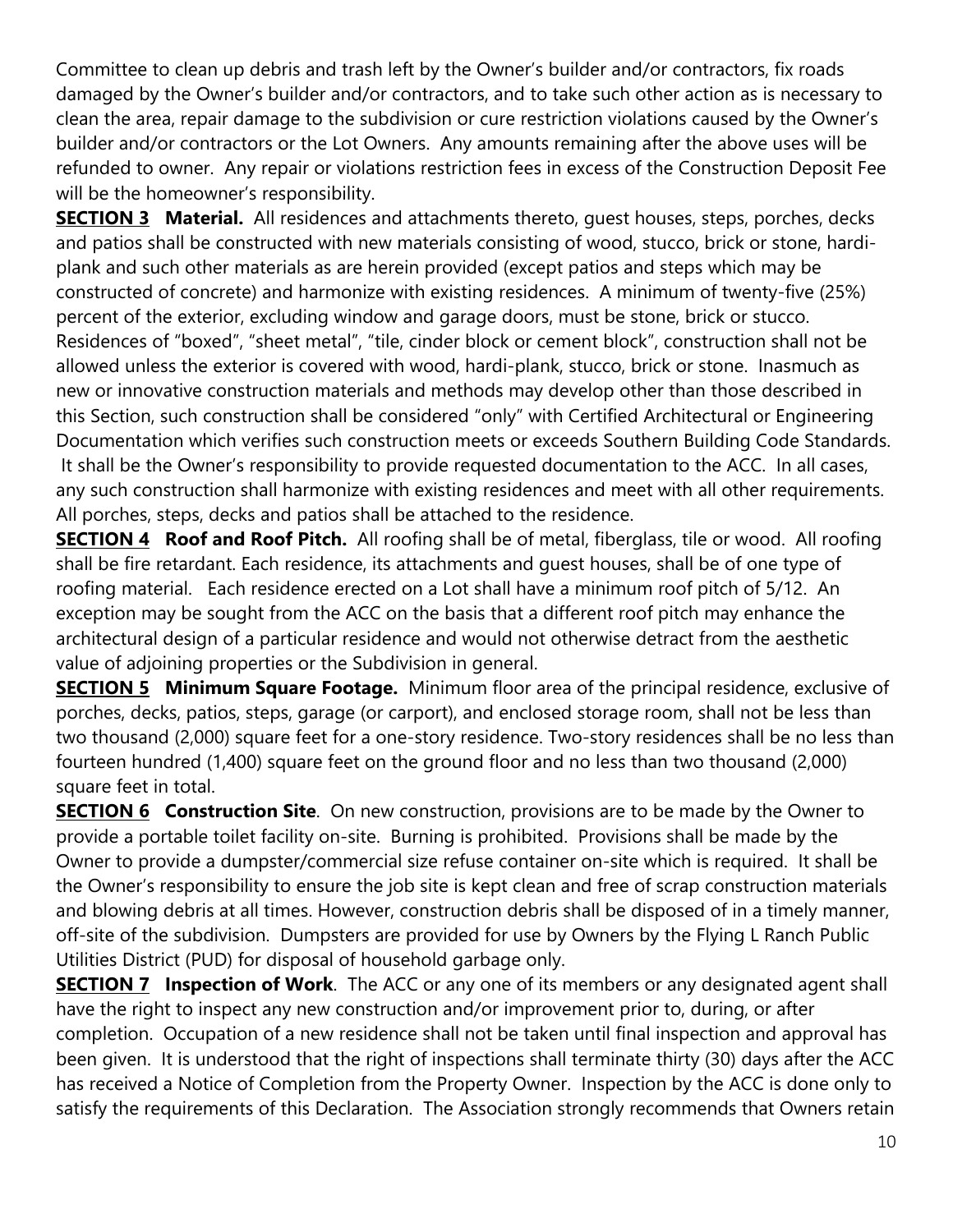qualified building inspectors to inspect the construction or modifications for fulfillment of building code requirements.

**SECTION 8 Notice of Noncompliance**. If, as a result of inspections or otherwise, the ACC finds that any improvement has been constructed or installed without the Owner thereof first obtaining the approval of the ACC or was not constructed or installed in substantial compliance with the approved plans, or other materials furnished to, and any conditions imposed by the ACC, or has not been accomplished as promptly and as diligently as possible, then the ACC shall notify the applicant, in writing, of the noncompliance. Notice of noncompliance shall be given within thirty (30) days after the ACC receives a Notice of Completion from the Owner. The notice shall specify the particulars of the noncompliance and shall require the Owner to take such action as may be necessary to remedy the noncompliance.

**SECTION 9 Construction Requirements.** The exterior/improvement construction shall not begin before 7:00 a.m. and excessive noise equipment or machinery shall not begin before 8:00 a.m. All exterior/improvement construction shall be discontinued by sunset or no later than 8:30 p.m., whichever occurs first. To operate outside these parameters, approval must be obtained by all adjoining neighbors and must be provided to the Flying L POA's ACC Board Chair prior to any exterior/improvement construction. Failure to comply with the above stated restrictions will be considered a violation of the Flying L POA's Restrictive Covenants and will be subject to a \$500 fine and a 30-minute notice to cease all construction and vacate the job site. Multiple violations are possible.

**SECTION 10 Completion Period.** All exterior and interior construction shall be completed within one (1) year from the date of approval by the ACC Committee and as noted on the approved ACC application, including garage or carport and driveway. Additions or alterations shall be completed within three (3) months. As outlined in ARTICLE IX, Section 1, Construction shall commence within ninety (90) days of approval or the Owner will be required to re-submit the plans and specifications to the ACC.

**SECTION 11** Failure of the ACC to Act after an Owner's Completion. If, for any reason other than the Owner's act or neglect, the ACC fails to notify the Owner of any noncompliance within thirty (30) days after receipt by the ACC of written Notice of Completion from the Owner, the improvement shall be deemed in compliance, if the improvement was, in fact, completed as of the date of the Notice of Completion.

# **ARTICLE XII. SETBACKS AND EASEMENTS**

**SECTION 1** The front property line is that line facing the street which serves the Lot.

**SECTION 2** There are ten foot (10') utility easements on all property lines. No permanent structures may be built within these easements; however, all Owners are advised that the utility is under no obligation to replace anything within the utility easement.

**SECTION 3** Owners, at their own risk, may build driveways past the front lot line to connect with the existing road.

**SECTION 4** Setbacks are established as thirty feet (30') back from the front property line and ten feet (10') back from the side and rear property lines.

**SECTION 5** Those who own adjoining Lots and plan to build across the common property line shall obtain and file of record in the Real Property Records of Bandera County, approval from the various utilities, i.e., electric, water, gas, etc., vacating the utility easement on the common property line prior